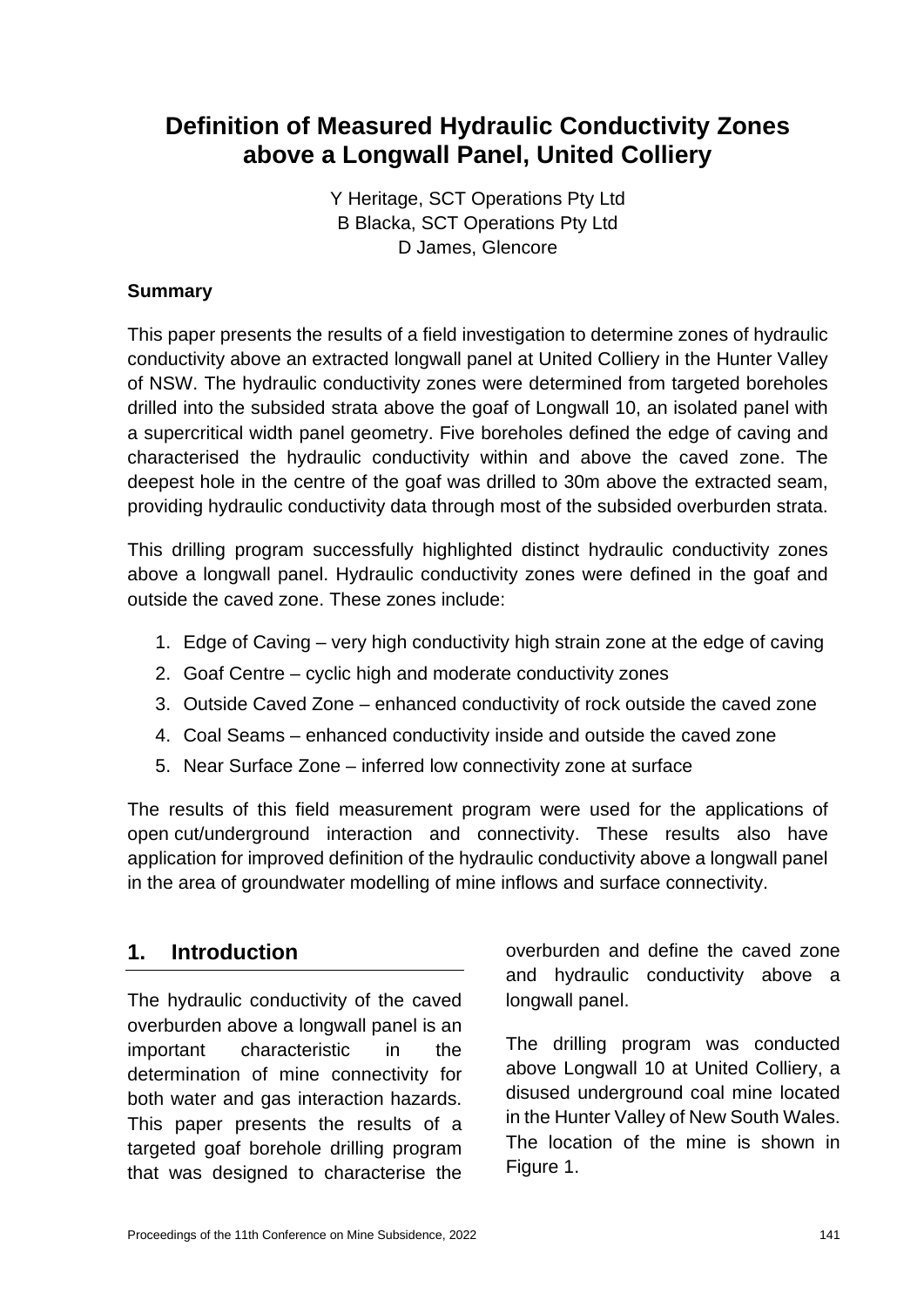

**Figure 1 Location of United Colliery.**

United Colliery was a longwall and pillar extraction mining operation in the Woodlands Hill Seam that is no longer operational. United Wambo Joint Venture implemented the drilling program to characterise the overburden above Longwall 10 panel to inform open cut hazard identification assessments.

United Longwall 10 is an isolated panel with a supercritical panel geometry at approximately 120m depth and 180m panel void width.

Five vertical boreholes were drilled above Longwall 10 to characterise the overburden above the longwall panel. The boreholes were geotechnically and geophysically logged and tested for hydraulic conductivity with Lugeon style packer testing. This paper presents outcomes of the drilling program relevant to definition of the hydraulic conductivity zones above the longwall panel.

# **2. Field Investigation**

The borehole locations were designed to define the edge of the caved zone on the maingate and tailgate sides of the panel and to characterise the strata above and within the caved zone.

The location of the boreholes relative to Longwall 10 is presented in Figure 2. Four of the five boreholes form a cross section across the panel. The fifth borehole is located on the centreline further along the panel.



**Figure 2 Location of boreholes over Longwall 10.**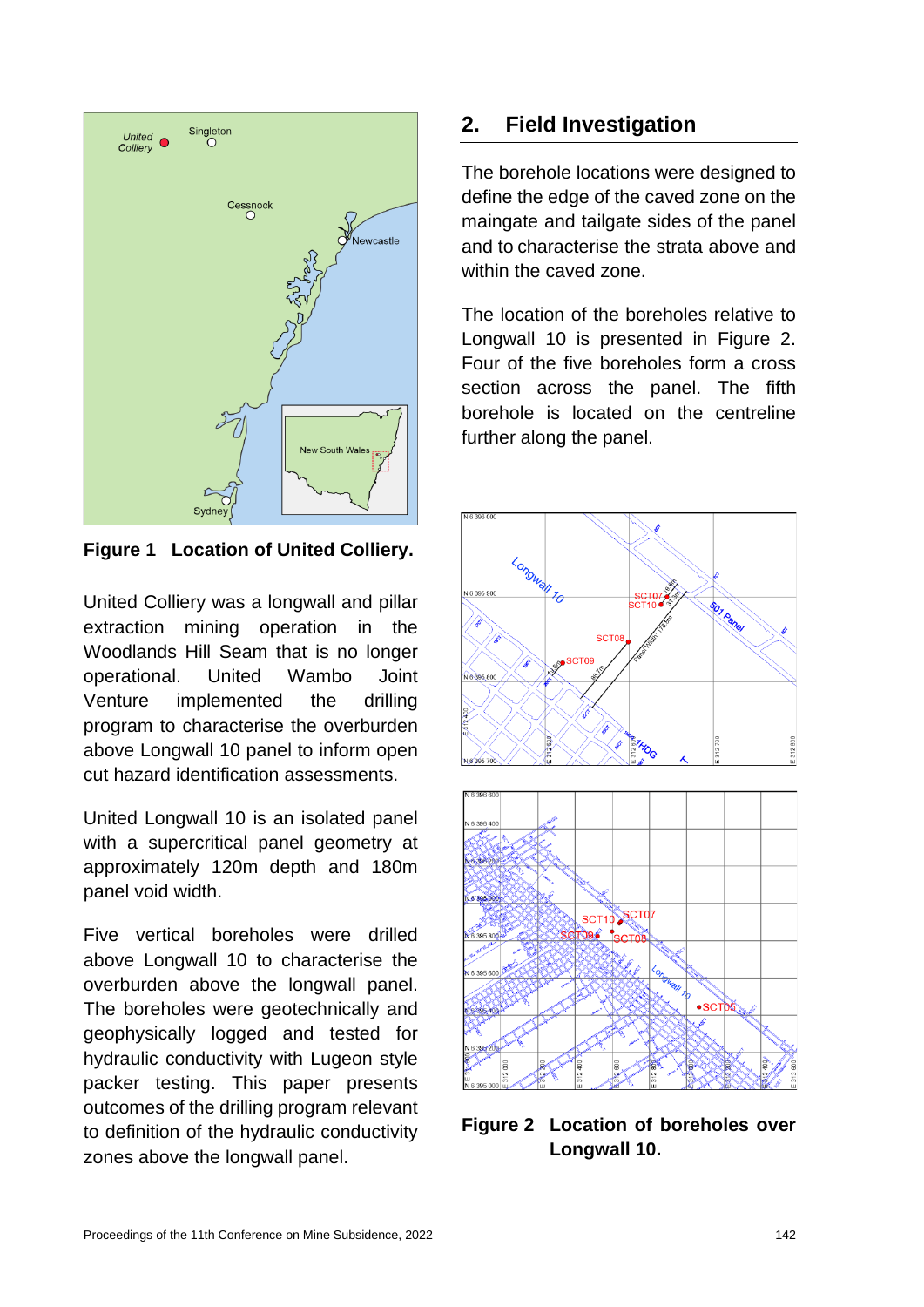Boreholes SCT07 and SCT10 were located on the north-eastern side of the panel, Borehole SCT09 was located on the south-western side of the panel, and Borehole SCT08 was located in the centre of the panel. Borehole SCT05 was also located in the panel centre, approximately 600m southeast of the main cross section to investigate variability above the middle of the panel.

All boreholes were vertical HQ cored boreholes. The first 20m of each borehole was not cored due to weaker ground and installation of casing.

The inherent issues of drilling into a goaf including water loss and gas connectivity, meant that boreholes could only be drilled until total water loss was encountered. The panel edge boreholes and one of the centre boreholes were drilled until total water loss. The other centre goaf borehole was drilled to 30m above the seam and was terminated to avoid connecting directly to the goaf.

All core was geotechnically logged. Geophysics were logged where water return was made possible by either a competent borehole, or by a Van Ruth plug inserted at the base of the hole to re-establish water returns. Where geophysics were run, the geophysical tools consisted of gamma, density, caliper, Acoustic Televiewer and Optical Televiewer. A borehole camera survey was conducted where possible.

Presentation of the drilling results, core logging and fracture characterisation for this program of work is discussed in an earlier paper on the definition of the caved zone above a longwall panel (Heritage *et al.* 2022).

Characteristics relating to identification of the caved zone and hydraulic conductivity zones are presented in this paper. Pre-mining comparison of overburden hydraulic conductivity was not included in this study.

### **3. Caved Zone Definition**

A summary of the caved zone definition, detailed in the earlier paper by Heritage *et al.* (2022), is included in this section. The identification of the caved zone is important in defining the hydraulic conductivity zones above the longwall panel.

The three panel edge definition holes were drilled until total water loss occurred. The total water loss coincided with gas make and a high angled fracture. The gas make indicated connection with the goaf. This location was interpreted as the high strain zone at the edge of the caved zone.

The location of the boreholes in relation to the Woodlands Hill Seam, longwall panel edges and surface topography is presented in Figure 3. Figure 3 shows that these high strain water loss zones form an arc shape consistent with industry understanding of the caved zone shape of approximately 1 x panel width (Mills, 2011).

The caving angle from the panel edge to 50-60m above the seam is 19-21° from vertical. The caving angle increased to 25° from vertical between 50-75m above the seam, indicating the arc shape of the caved zone. Considering the 2.5° seam dip, the caving angle perpendicular to the seam horizon is also 19-21.5° but on the opposite side of the panel.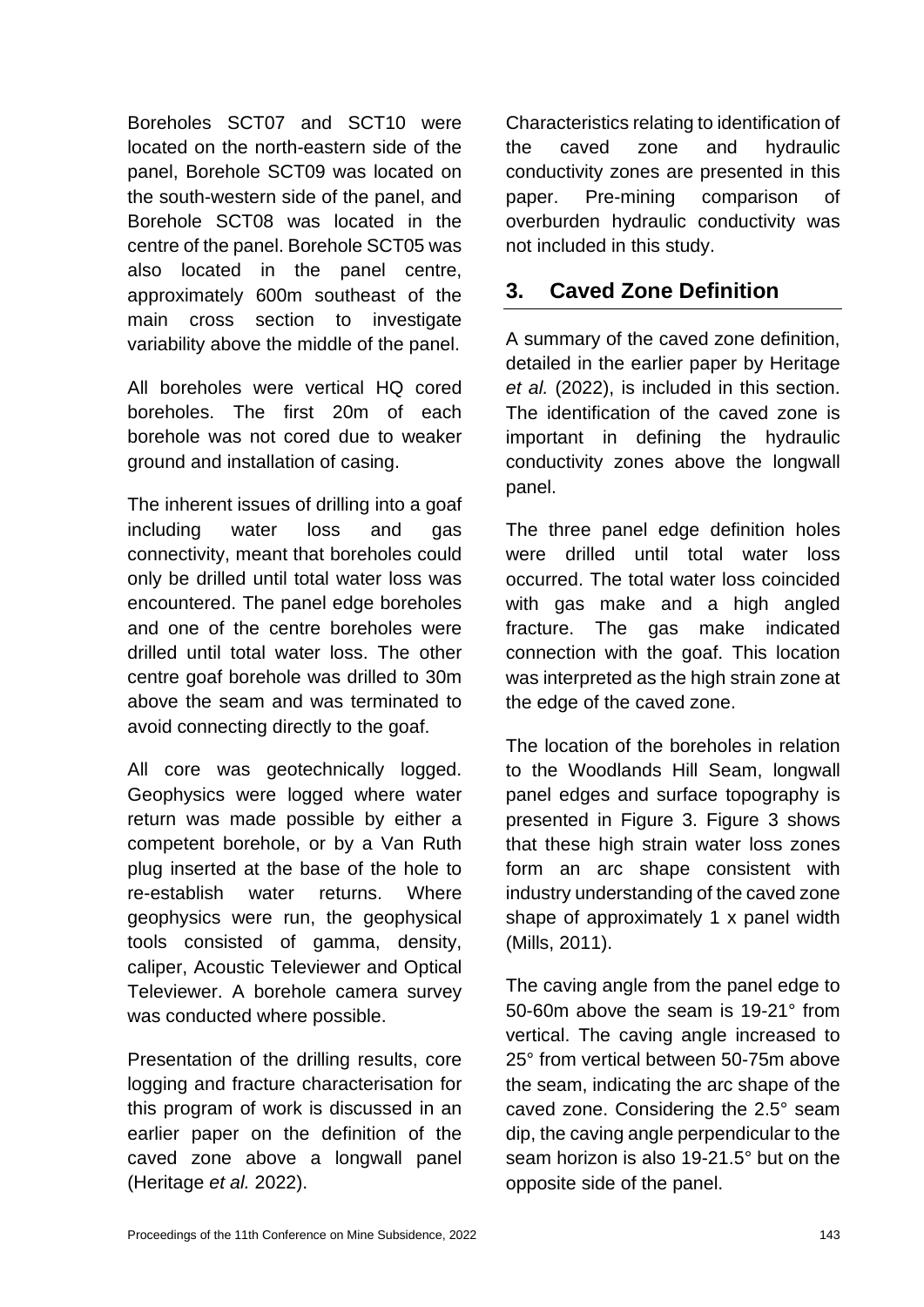

**Figure 3 Inferred edge of caved zone from drilling results.**

# **4. Hydraulic Conductivity**

Hydraulic conductivity testing was conducted in all boreholes using Lugeon style straddle packer testing at 6m intervals. The hydraulic conductivity test results and water loss zones observed whilst monitoring drilling returns are presented in Figure 4.

Hydraulic conductivity for the caving delineation holes (SCT07, SCT09 and SCT10) ranged  $1x10^{-10}$ m/s to  $1x10^{-7}$ m/s. Hydraulic conductivity increased to 1x10-6m/s in some intervals that included coal seam horizons.

At the total water loss horizons, hydraulic conductivity was estimated to be more than 1x10-4m/s based on the maximum pump rate of 100L/min and assuming 10m of water head in the drill string.

The two central boreholes (SCT08 and SCT05) showed significantly different outcomes. Borehole SCT05 experienced total water loss at 30-32m from surface. Borehole SCT08 was able to be drilled to 90m depth, 30m above the extracted Woodlands Hill Seam, without total water loss occurring. Hydraulic conductivity in Borehole SCT08 ranged 1x10-8m/s to  $1x10^{-6}$ m/s.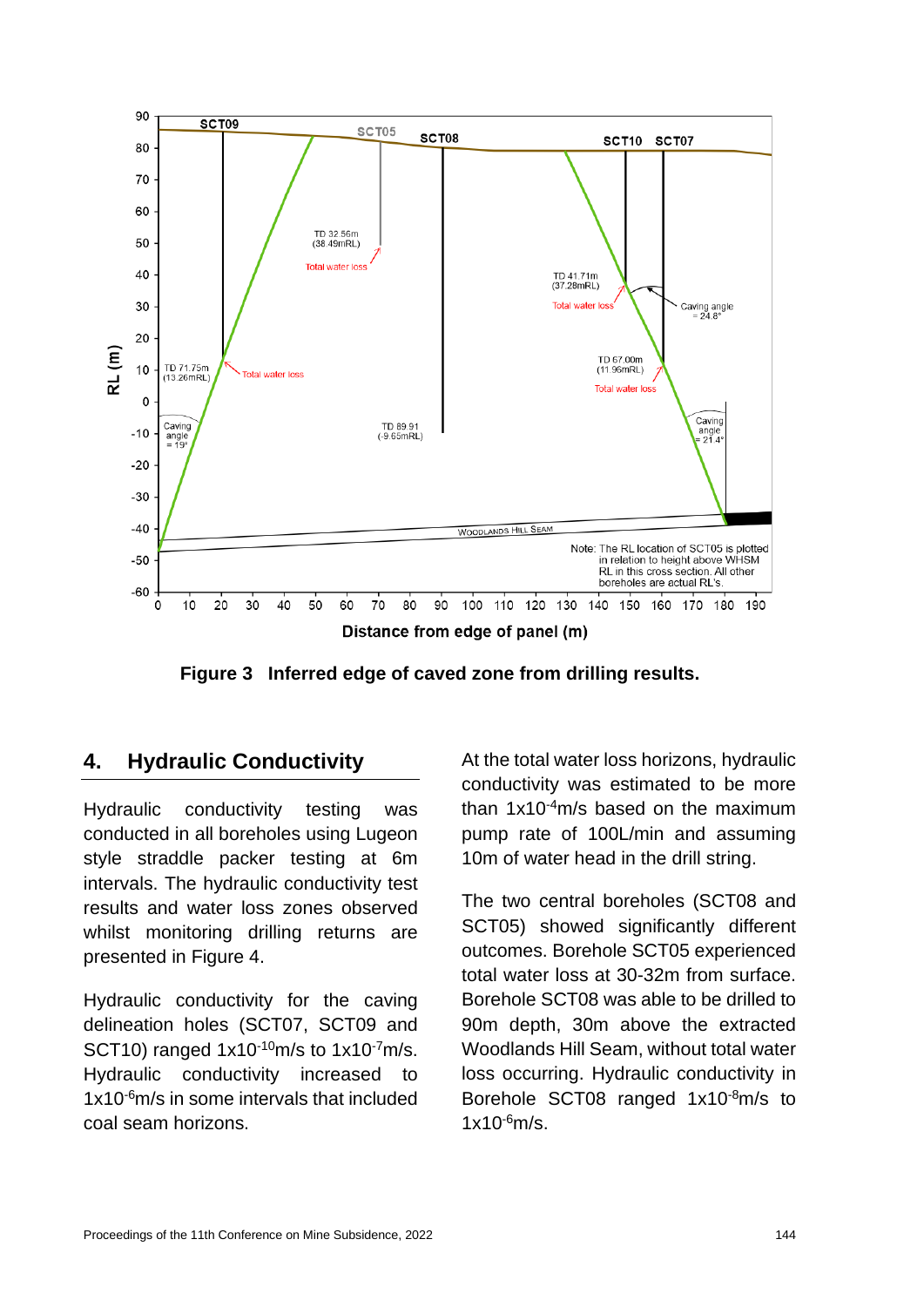

**Figure 4 Hydraulic conductivity results and water loss zones over Longwall 10.**

The total water loss in Boreholes SCT07, SCT09 and SCT10 indicate intersection with the high strain zone associated with the edge of the cave zone. The water loss trends in Borehole SCT05 suggest the borehole intersected a cyclic high strain zone that forms during the dynamic longwall retreat process.

The increase in water loss in the drill run above the total water loss zone in Borehole SCT05 is comparable to the experience in Borehole SCT10 above the water loss zone of the caving arc. The low conductivity in Borehole SCT08 suggests that it may not have intersected a high strain cyclic caving zone, or if it did, it may have been at depth and the aperture reduced by goaf loading and confinement.

The hydraulic conductivity of fractures above the high strain zone are in the

range of 1x10<sup>-10</sup>m/s to 1x10<sup>-7</sup>m/s. This observation indicates that mining induced fractures that may occur above the high strain zone, are less conductive than fractures in the high strain zone.

The hydraulic conductivity in relation to the longwall panel and caved zone is presented in Figure 5. The fracture frequency count presented in Figure 5 shows that the fracture frequency doubles within the caved zone. The average fracture frequency above the caved zone is 2.61/m compared with 5.04/m within the caved zone.

The fracture frequency in the goaf centre holes is lower above the D Seam. This reduction in fracturing is consistent with the apparent lack of connectivity between the mine and the surface indicated by barometric pressure observed in the goaf.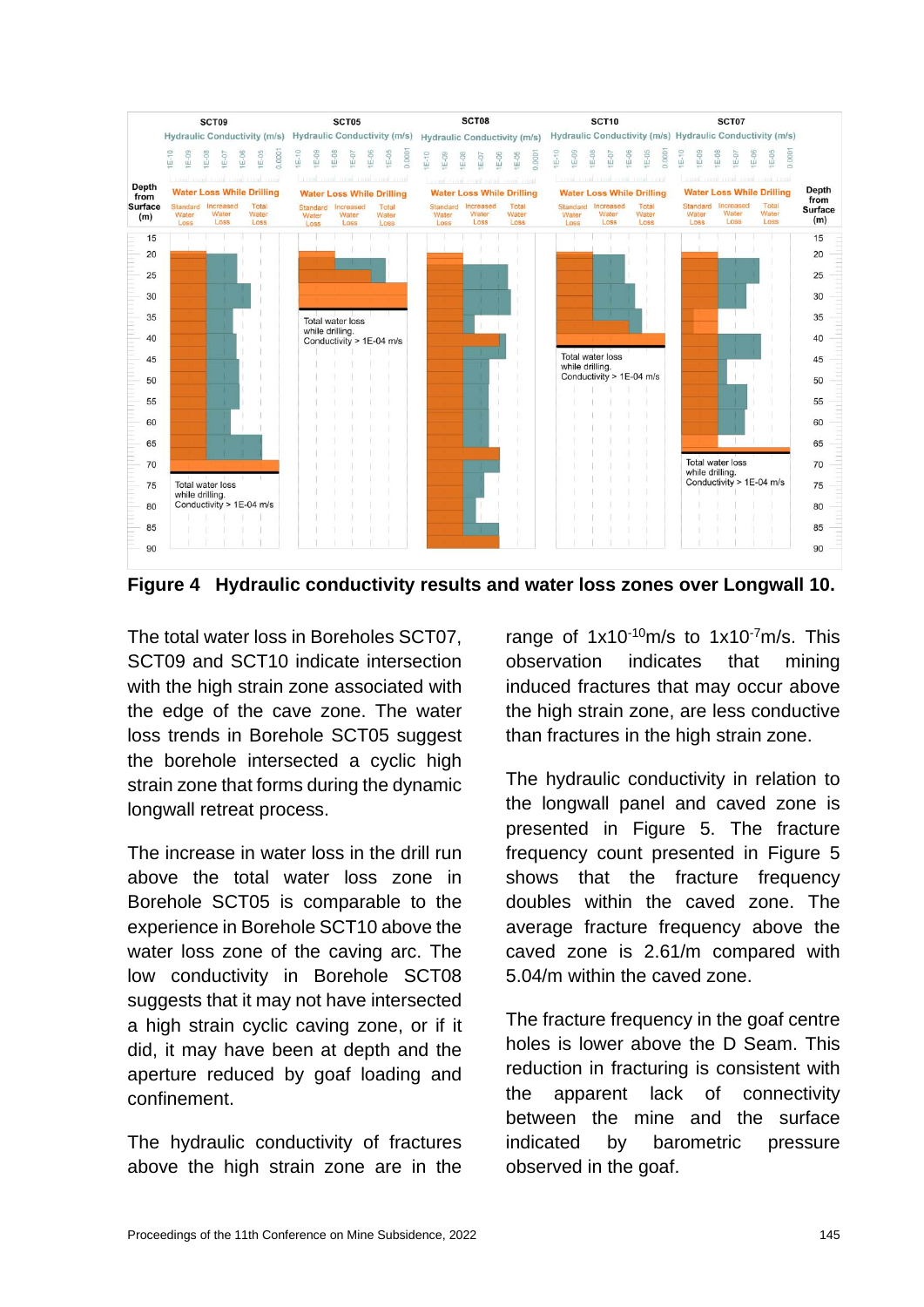



It is understood that the barometric pressure underground does not reflect the surface air pressure changes, indicating the near surface strata provides a low permeability layer restricting the connectivity from the surface to the caved zone. This low permeability layer could be due to weathered strata, ingress of fines into fractures, or mining-induced fractures focussing horizontally on the weak bedding planes of the interbedded near surface strata, rather than creating distinct subvertical fractures to the surface.

# **5. Hydraulic Conductivity Zones**

Characterisation of the hydraulic conductivity within the subsided strata

above a longwall panel provides a basis to define zones of hydraulic conductivity above the longwall panel. The identification of the edge of the caved zone was an important factor in the hydraulic conductivity zone definition as it not only provides a zone boundary, but the very high conductivity of this zone means the edge of caving is a zone in itself.

Five zones were identified from the hydraulic conductivity results of the packer testing, and the observations of total water loss and borehole gas make.

The five hydraulic conductivity zones are presented in Figure 6. These zones are: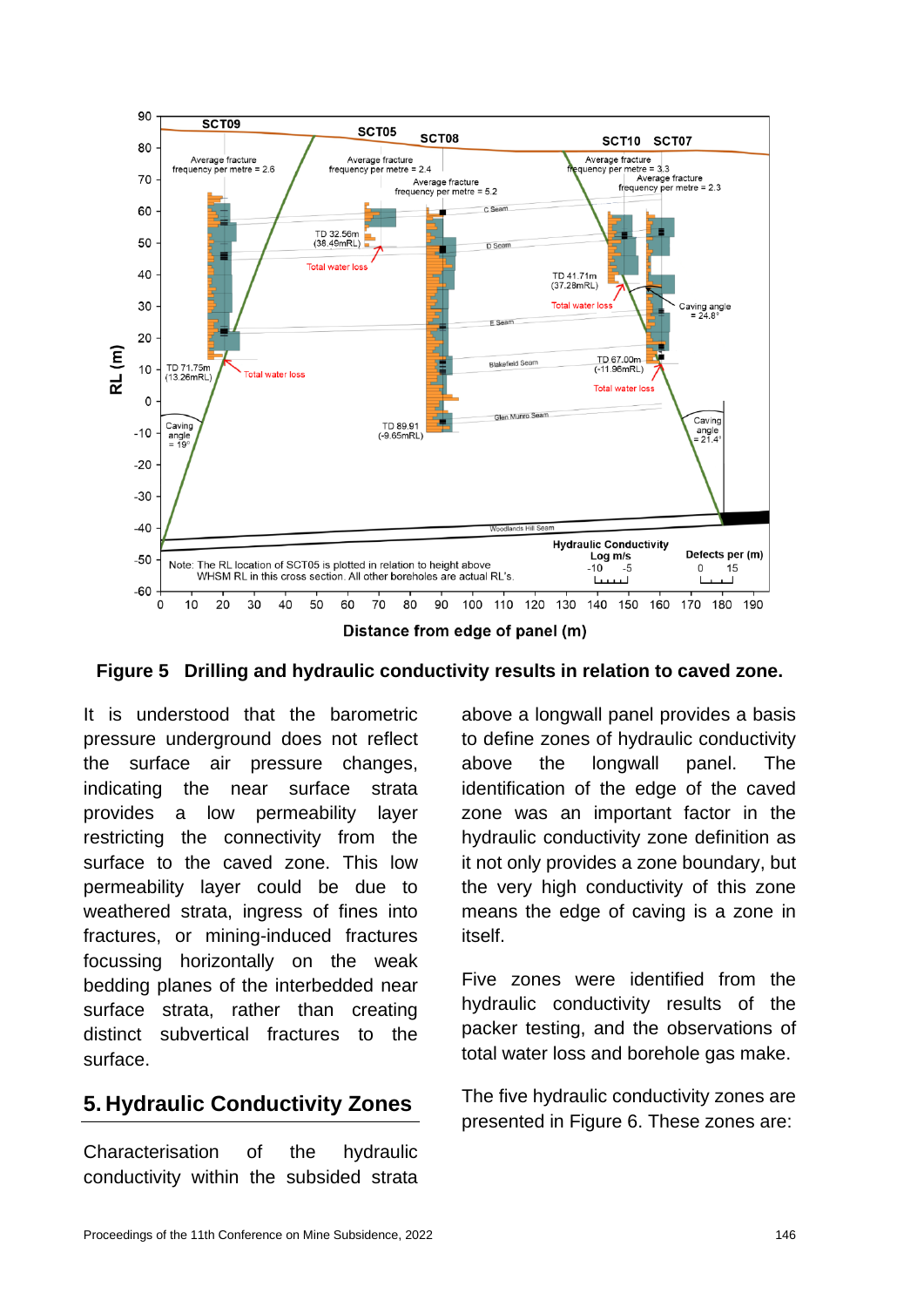- 1. Edge of Caving a very high conductivity zone on the edge of the caved zone.
- 2. Goaf Centre moderate to high conductivity with cyclic very high conductivity associated with cyclic caving fracture zones.
- 3. Outside Caved zone in situ fracture network possibly enhanced conductivity from low confinement and horizontal shearing of bedding.
- 4. Coal Seams enhanced coal seam conductivity due to horizontal shearing, reduction in confinement and gas drainage.
- 5. Near Surface Zone apparent lower conductivity zone from weathered strata, fewer

subvertical fractures and/or surface subsidence compression.

The location of the boundaries between the goaf centre zone and adjacent zones are less defined due to various limitations of the drilling program. The zone boundaries were estimated from drilling limits and surveyed surface subsidence

The conductivity ranges for each hydraulic conductivity zone based on the drilling and packer testing results are summarised in Table 1. These conductivity values are estimated for both vertical and horizontal conductivities unless specified, as for instance in the coal seams.

The hydraulic conductivity zones and zone boundaries are described in more detail in the following sections.



**Figure 6 Hydraulic conductivity zones above Longwall 10.**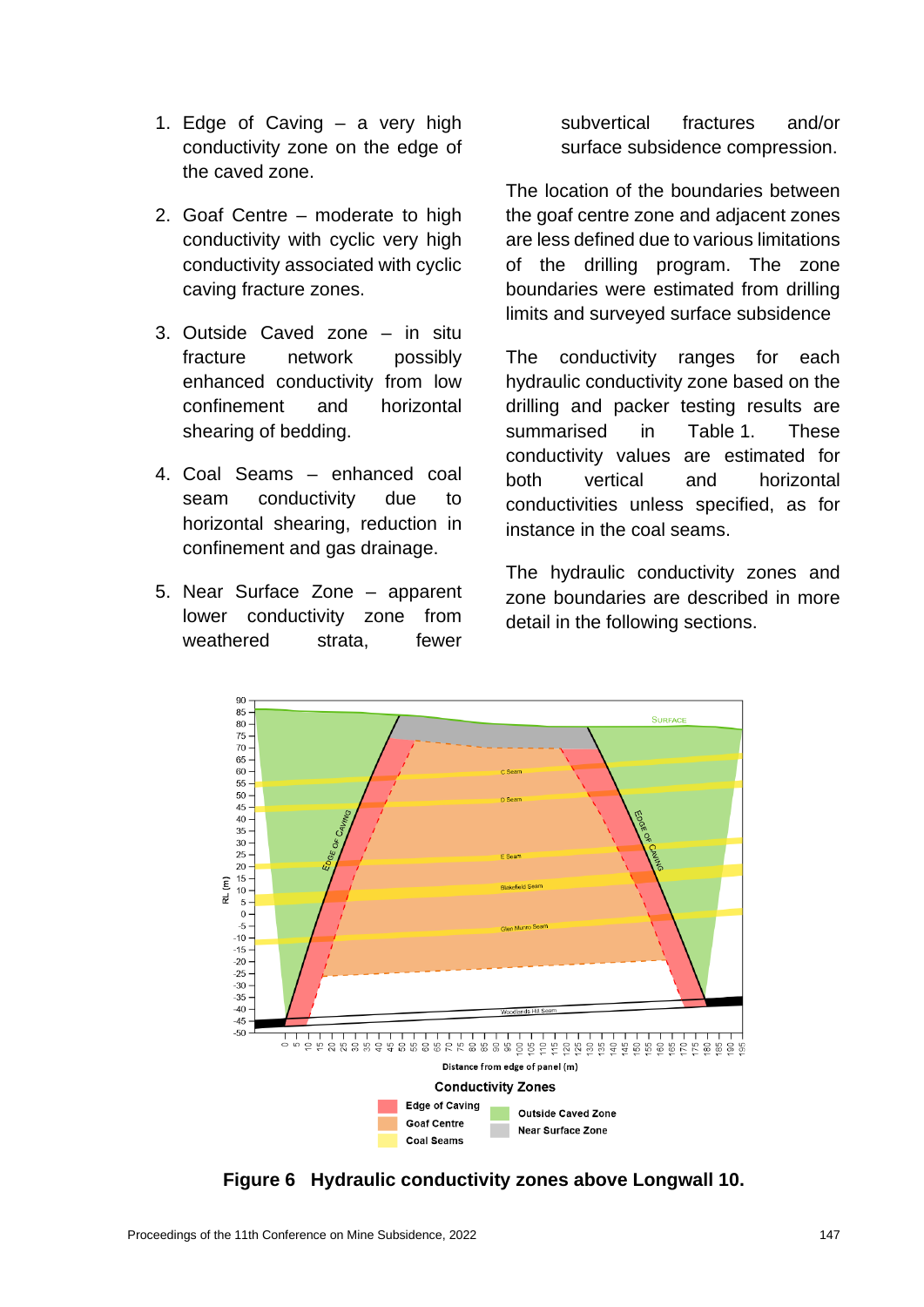| Zone<br>No. | <b>Conductivity Zone</b>     | <b>Relative</b><br><b>Conductivity</b> | <b>Conductivity (m/s)</b>                                     |
|-------------|------------------------------|----------------------------------------|---------------------------------------------------------------|
|             | Edge of Caving               | Very high                              | $>1x10^{-4}$ m/s                                              |
|             |                              |                                        | (up to $1x10^{-3}$ m/s to $1x10^{-1}$ m/s <sup>*</sup> )      |
| 2           | <b>Goaf Centre</b>           | Very high to<br>moderate               | Cyclic: $>1x10^{-4}$ m/s                                      |
|             |                              |                                        | (up to $1x10^{-3}$ m/s to $1x10^{-1}$ m/s <sup>*</sup> )      |
|             |                              |                                        | Background: $1x10^{-7}$ m/s to $1x10^{-6}$ m/s                |
| 3           | <b>Outside Caved</b><br>Zone | Moderate to<br>low                     | $1x10^{-9}$ m/s to $1x10^{-6}$ m/s                            |
| 4           | <b>Coal Seams</b>            | High                                   | $1x10^{-6}$ m/s to $1x10^{-5}$ m/s horizontal<br>conductivity |
| 5           | Near Surface Zone            | Low                                    | Estimated $\langle 1x10^{-8}$ m/s                             |

**Table 1: Hydraulic Conductivity Zones based on the LW10 drilling program** 

*\** The conductivity of the high strain zones has the potential to be up to 1x10<sup>3</sup>m/s to 1x10<sup>-1</sup>m/s *based on ACARP research (Heritage and Gale, 2009; Gale, 2020)*

#### **5.1 Edge of Caving**

The zone at the edge of caving was determined from the three panel-edge boreholes. These boreholes experienced total water loss and gas make form the goaf when this high strain zone was intersected. High angled fractures were also intersected in this zone.

Hydraulic conductivity of this zone was the highest of all the zones. Packer testing could not be conducted because total water loss prevented a water head being maintained to surface.

The hydraulic conductivity of this zone is determined to be greater than 1x10-4m/s based on the water flow pumped into the borehole in an attempt to sustain a water head. It is possible that hydraulic conductivity could be up to  $1x10^{-3}$ m/s to 1x10-1m/s based on ACARP research projects measuring overburden connectivity (Heritage and Gale, 2009; Gale, 2020).

The boundary between the edge of caving zone and goaf centre zone is estimated based on surveyed surface subsidence data where the subsidence trough flattens. The width of this zone is estimated to be approximately 5-10m from the edge of caving.

#### **5.2 Goaf Centre**

The goaf centre zone was determined from the two boreholes drilled in the panel centre. These holes showed variable hydraulic conductivity results. One borehole was drilled to 30m above the mined seam without experiencing total water loss. The other hole was drilled to only 30m below surface and 95m above the seam. Total water loss and gas make was experienced at 25m to 30m whilst drilling.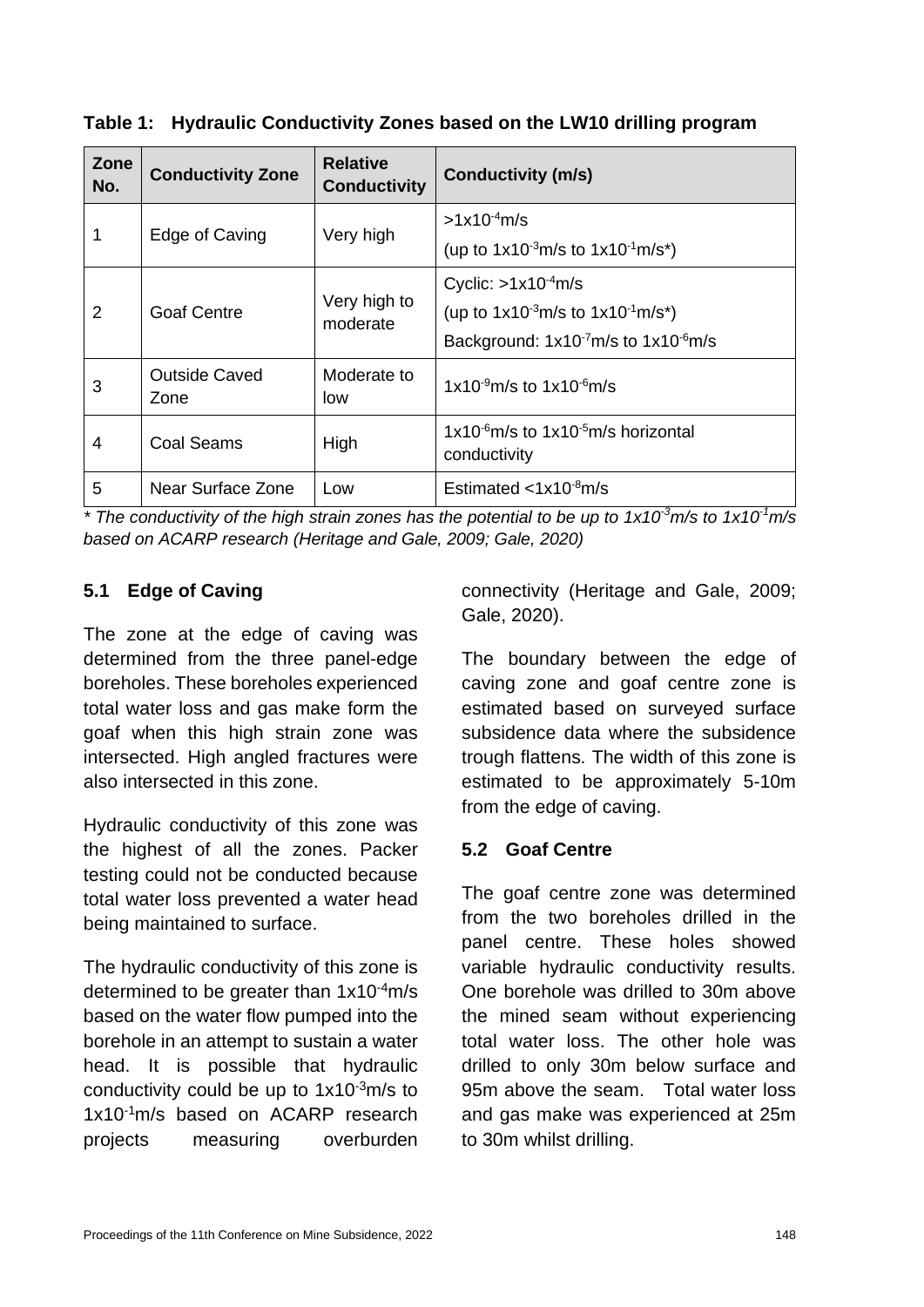The variable range in hydraulic conductivity observed is consistent with the understanding of cyclic caving that occurs in the overburden during longwall extraction. A generic rock failure model is presented in Figure 7, where the caving cycles cause fractures to form in the overburden at 15-30m spacing.



#### **Figure 7 Generic numerical model of longwall caving showing cyclic overburden caving fractures.**

The hydraulic conductivity of the goaf zone was determined to be cyclic, with background hydraulic conductivity measured from packer testing at  $1x10^{-7}$ m/s to  $1x10^{-6}$ m/s, and cyclic very high conductivity zones of greater than 1x10 $-4$ m/s and possibly up to  $1x10^{-3}$ m/s to  $1x10^{-1}$  m/s.

The immediate goaf zone above the mined seam was not measured in this study due to drilling stopping 30m above the mining horizon. It is anticipated that the immediate goaf zone would have very high hydraulic conductivity and be highly connected. The location of the boundary between the immediate goaf

zone and the measured goaf zone was not able to be determined from this study and is therefore located within 30m above the mined seam.

### **5.3 Outside Caved Zone**

The hydraulic conductivity of the strata above the caved zone was measured from packer testing to range in the order of  $1x10^{-9}$ m/s to  $1x10^{-6}$ m/s. These levels of hydraulic conductivity may be slightly enhanced from in situ hydraulic conductivity due to horizontal ground movements and stress reduction associated with longwall extraction.

Fracture data suggests that some mining induced subvertical fractures may be present in this zone within the panel edges, however these fractures were not measured to have a high connection to the goaf (Heritage, 2022). Horizontal movement on bedding planes is likely within this zone.

### **5.4 Coal Seams**

Coal seams in the overburden strata above the longwall panel were measured to have hydraulic conductivity of the order of 1x10-6m/s. The coal seam zone extends outside the caved zone to beyond the longwall panel edge.

The coal seams have been highlighted as a separate zone as the seam conductivities are at the upper bound of general overburden conductivity (other than the high strain zones). It is expected that horizontal shearing along the coal seams occurs both within and outside the panel edges. The coal seams are a high conductivity zone with potential for goaf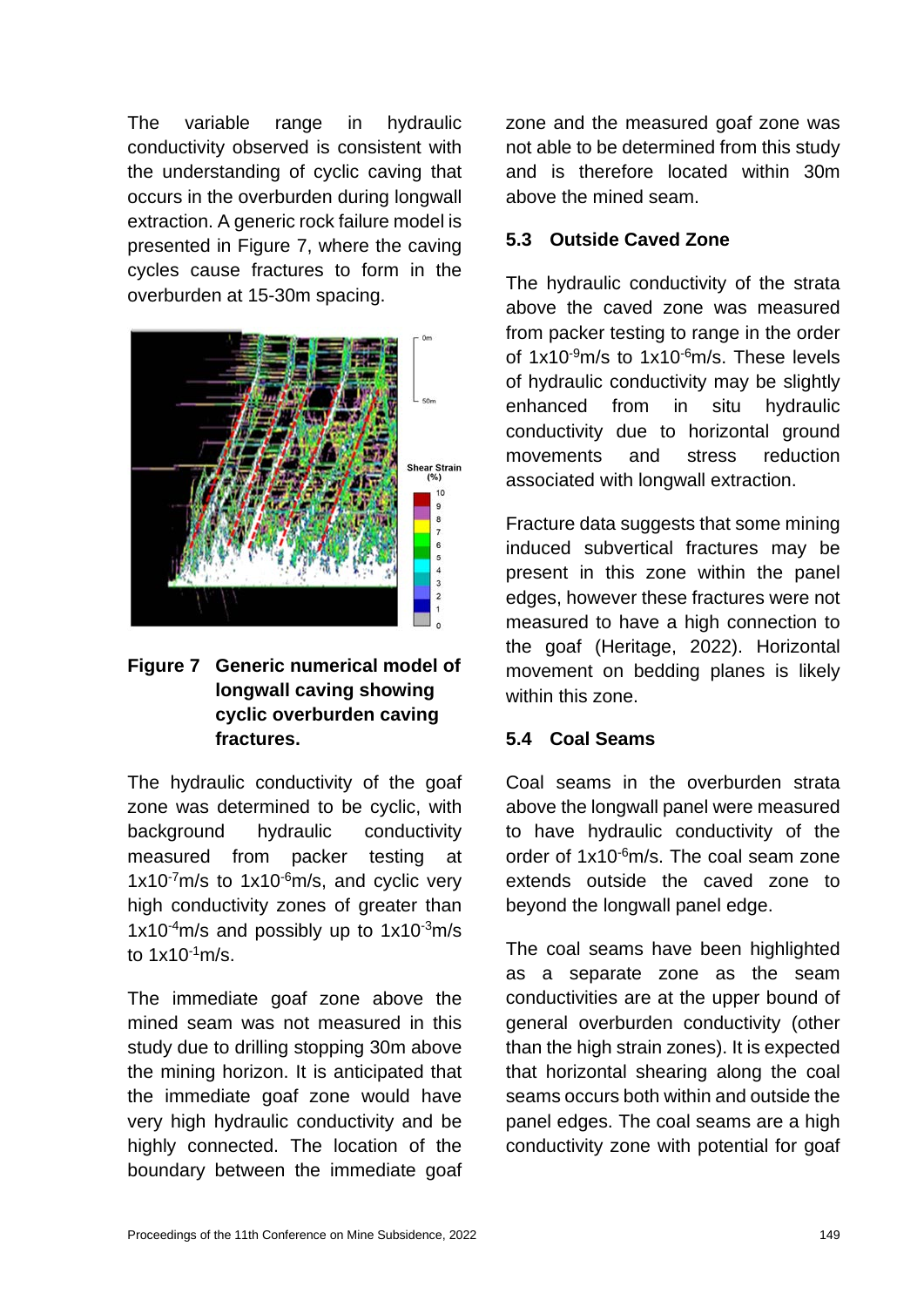connectivity to well outside the panel edges.

#### **5.5 Near Surface**

The near surface is highlighted as a separate zone in this case study due to the apparent separation of mine and surface barometric pressures.

This lower conductivity zone may be due to weathered strata, self-healing of fractures due to ingress of fines, compressive surface subsidence, horizontally focussed bedding fractures, or a combination of some or all of these factors.

The location of the boundary between the near surface and goaf conductivity zones is estimated to be between the D Seam and the surface. There was no core or testing within this 20m horizon to further define the boundary location.

This zone may not be present in other mining environments because its existence may rely on site-specific lithology, weathering or low strength bedding.

# **6. Conclusions**

Hydraulic conductivity zones within the overburden strata above an extracted longwall panel are characterised based on the field drilling program conducted at United Colliery.

The edge of the caved zone is the most conductive zone with indications this zone is connected to the mining horizon. The panel centre contains cyclic zones of high conductivity that are also likely to connect to the mining horizon.

Coal seams provide a conduit of enhanced hydraulic conductivity that have the potential for water, air or gas to connect with the mining horizon.

These results have application for improved definition of the hydraulic conductivity above a longwall panel for assessments of groundwater inflow to underground mines, surface connectivity, and multi-seam and open cut interactions.

# **7. Acknowledgements**

The authors would like to thank Glencore for allowing presentation of the case study.

Thank you to all other personnel who were also involved in the project, including Ken Mills, Stuart MacGregor, Rick Lee, Adrian Rippon, and Michael Holland.

# **8. References**

- Gale W. 2020. "Aquifer Inflow Prediction above Longwall Panels", ACARP project C13013, June 2020.
- Heritage Y. & Gale W. 2009. "Using Helium as a Tracer Gas to Measure Vertical Overburden Conductivity above Extraction Panels" in proceedings of the 2009 Coal Operators' Conference, Wollongong, NSW, 2009, 146-154.
- Heritage Y. James D. & Blacka B. 2022 "Measurement of the Caved Zone above a Longwall Panel, United Colliery" in Proceedings of the 2022 Resource Operators' Conference, Brisbane, Qld, 2022: 66-74.